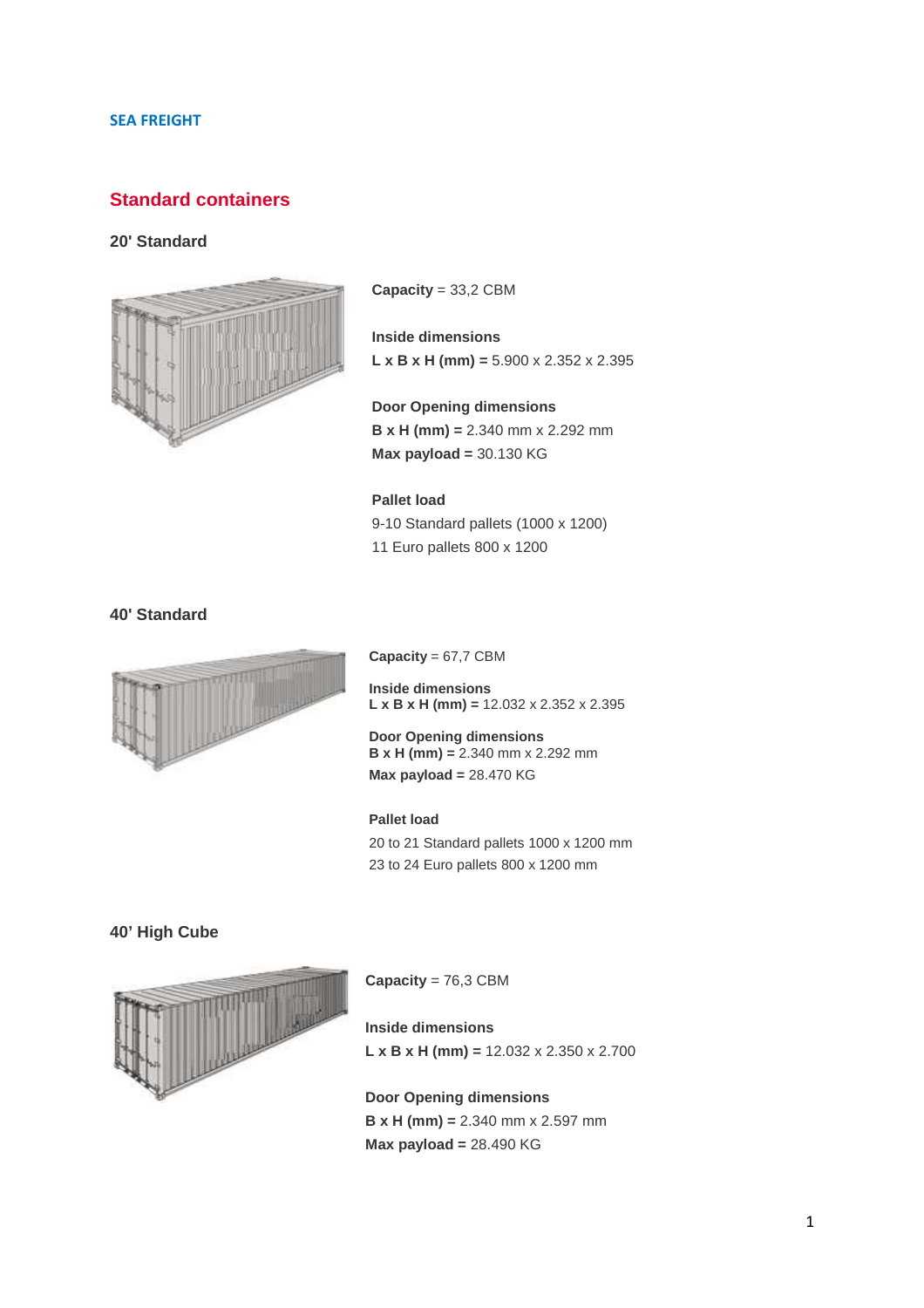## **45' Pallet wide**



**Capacity =** 90 CBM

**Inside dimensions L x B x H (mm) =** 13.556 x 2.444 x 2.695

**Door Opening dimensions B x H (mm) =** 2.416 mm x 2.585 mm

# **Special containers**

### **Flatrack**

For oversized and heavy cargo

## **20' Flatrack**



**Dimensions Loading surface L x W x H (mm) =** 5.638 x 2.194 x 2.233

**Max payload =** 42.100 KG

**40' Flatrack** 



**Dimensions Loading surface L x W x H (mm) =** 11.652 x 2.320 x 2.264

**Max payload =** 49.100 KG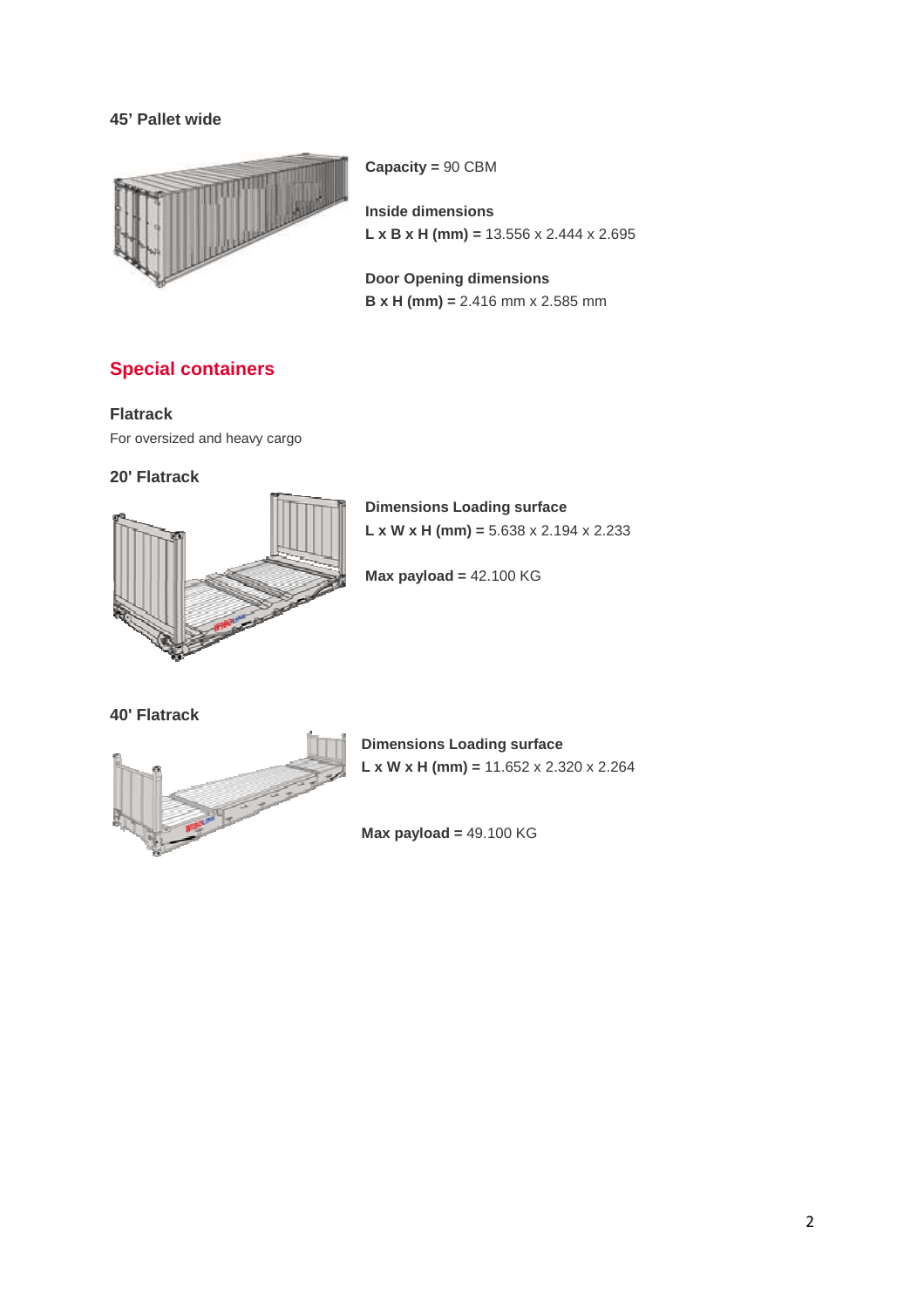### **Reefer containers**

For temperature-controlled cargo.

### **20' Reefer**



**40' Reefer** 

**Capacity** = 28,7 CBM

**Inside dimensions L x B x H (mm) = 5**.535 x 2.284 x 2.224

**Door Opening dimensions B x H (mm) =** 2.290 mm x 2.264 mm **Max payload =** 27.538 KG

**Capacity** = 60 CBM

**Inside dimensions L x W x H (mm) =** 11.563 x 2.294 x 2.161

**Door Opening dimensions** W**x H (mm) =** 2.288 mm x 2.188 mm **Max payload =** 29.400 KG

## **45' Pallet wide Reefer**



**Capacity** = 83.1 CBM

**Inside dimensions L x W x H (mm) =** 13.303 x 2.438 x 2.585

**Door Opening dimensions W x H (mm) =** 2.441 mm x 2.551 mm **Pallet capacity** euro pallets (1200 mm x 800mm): 33 iso / block pallets (1200 mm x 1000 mm): 26